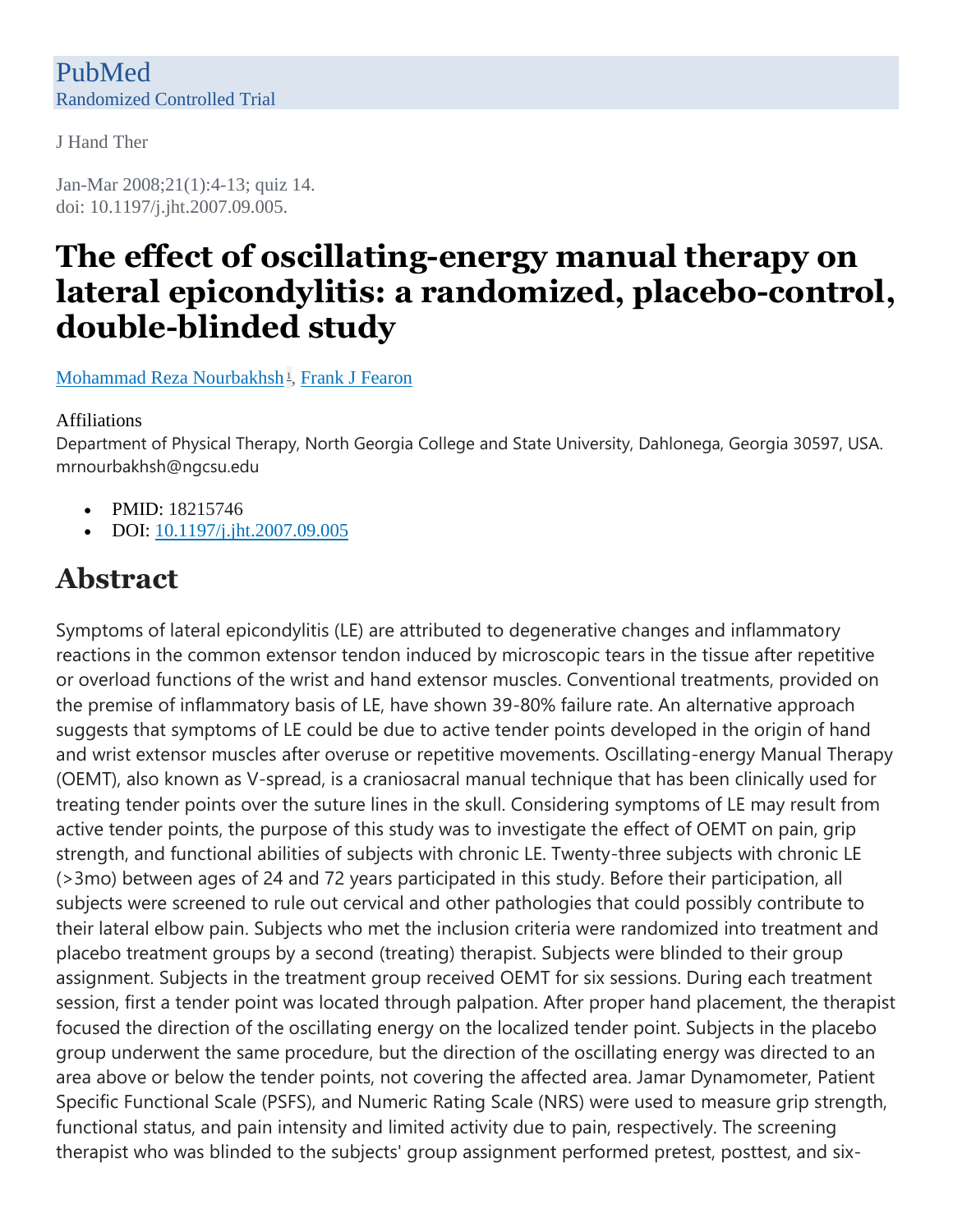month follow-up measurements. Subjects in the treatment group showed both clinically and statistically significant improvement in grip strength (p=0.03), pain intensity (p=0.006), function  $(p=0.003)$ , and limited activity due to pain  $(p=0.025)$  compared with those in the placebo group. Follow-up data, collected after six months, showed no significant difference between posttest and follow-up measurements in functional activity ( $p=0.35$ ), pain intensity ( $p=0.72$ ), and activity limitation due to pain (p=0.34). Of all the subjects contacted for follow-up assessment, 91% maintained improved function and 73% remained pain free for at least six months. OEMT seems to be a viable, effective, and efficient alternative treatment for LE.

## **Similar articles**

• [An alternative approach to treating lateral epicondylitis. A randomized, placebo-controlled,](https://pubmed.ncbi.nlm.nih.gov/18586811/)  [double-blinded study.](https://pubmed.ncbi.nlm.nih.gov/18586811/)

Reza Nourbakhsh M, Fearon FJ.Clin Rehabil. 2008 Jul;22(7):601-9. doi: 10.1177/0269215507088447.PMID: 18586811 Clinical Trial.

• Laser therapy: a randomized, controlled trial of the effects of low intensity Nd:YAG laser [irradiation on lateral epicondylitis.](https://pubmed.ncbi.nlm.nih.gov/11083356/)

Basford JR, Sheffield CG, Cieslak KR.Arch Phys Med Rehabil. 2000 Nov;81(11):1504-10. doi: 10.1053/apmr.2000.17812.PMID: 11083356 Clinical Trial.

• Pulsed low-intensity ultrasound therapy for chronic lateral epicondylitis: a randomized [controlled trial.](https://pubmed.ncbi.nlm.nih.gov/16303817/)

D'Vaz AP, Ostor AJ, Speed CA, Jenner JR, Bradley M, Prevost AT, Hazleman BL.Rheumatology (Oxford). 2006 May;45(5):566-70. doi: 10.1093/rheumatology/kei210. Epub 2005 Nov 22.PMID: 16303817 Clinical Trial.

• [Five-year prospective comparison study of topical glyceryl trinitrate treatment of chronic lateral](https://pubmed.ncbi.nlm.nih.gov/19553221/)  [epicondylosis at the elbow.](https://pubmed.ncbi.nlm.nih.gov/19553221/)

McCallum SD, Paoloni JA, Murrell GA.Br J Sports Med. 2011 Apr;45(5):416-20. doi: 10.1136/bjsm.2009.061002. Epub 2009 Jun 23.PMID: 19553221 Review.

• [Tennis elbow.](https://pubmed.ncbi.nlm.nih.gov/8342481/) Foley AE.Am Fam Physician. 1993 Aug;48(2):281-8.PMID: 8342481 Review.

See all similar articles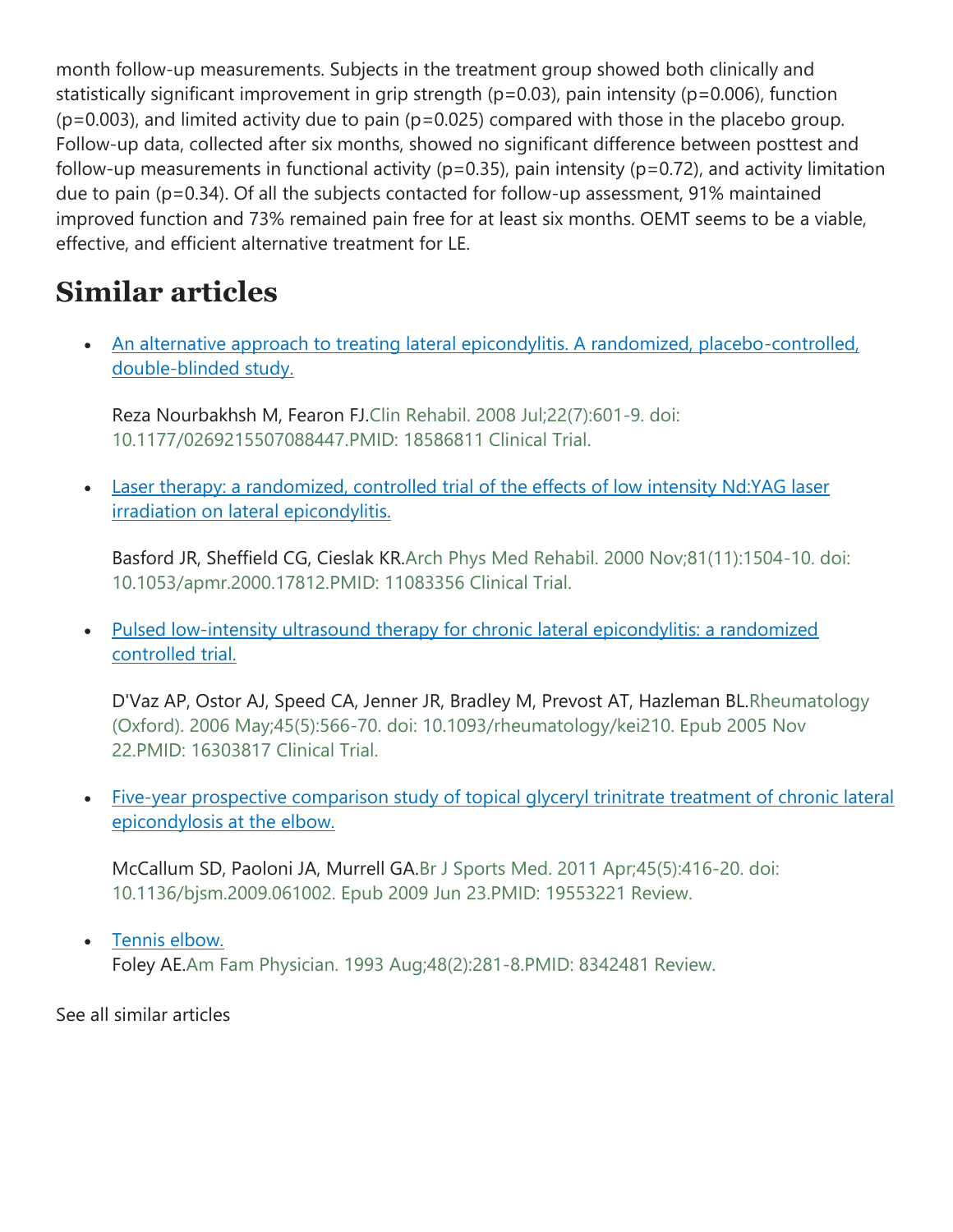# **Cited by** 10 articles

• [The effects of kinesiotaping on wrist extensor strength using an isokinetic device in patients](https://pubmed.ncbi.nlm.nih.gov/32318676/)  [with chronic lateral epicondylitis: A randomized-controlled trial.](https://pubmed.ncbi.nlm.nih.gov/32318676/)

Tezel N, Can A, Karaahmet Ö, Gürçay E.Turk J Phys Med Rehabil. 2020 Mar 3;66(1):60-66. doi: 10.5606/tftrd.2020.3298. eCollection 2020 Mar.PMID: 32318676 **Free PMC article.**

• [Craniosacral therapy for chronic pain: a systematic review and meta-analysis of randomized](https://pubmed.ncbi.nlm.nih.gov/31892357/)  [controlled trials.](https://pubmed.ncbi.nlm.nih.gov/31892357/)

Haller H, Lauche R, Sundberg T, Dobos G, Cramer H.BMC Musculoskelet Disord. 2019 Dec 31;21(1):1. doi: 10.1186/s12891-019-3017-y.PMID: 31892357 **Free PMC article.**

• Management of Chronic Lateral Epicondylitis With Manual Therapy and Local Cryostimulation: [A Pilot Study.](https://pubmed.ncbi.nlm.nih.gov/29276460/)

Richer N, Marchand AA, Descarreaux M.J Chiropr Med. 2017 Dec;16(4):279-288. doi: 10.1016/j.jcm.2017.07.001. Epub 2017 Oct 11.PMID: 29276460 **Free PMC article.**

• [CranioSacral Therapy and Visceral Manipulation: A New Treatment Intervention for Concussion](https://pubmed.ncbi.nlm.nih.gov/28874926/)  [Recovery.](https://pubmed.ncbi.nlm.nih.gov/28874926/)

Wetzler G, Roland M, Fryer-Dietz S, Dettmann-Ahern D.Med Acupunct. 2017 Aug 1;29(4):239- 248. doi: 10.1089/acu.2017.1222.PMID: 28874926 **Free PMC article.**

• [Reliability of Diagnosis and Clinical Efficacy of Cranial Osteopathy: A Systematic Review.](https://pubmed.ncbi.nlm.nih.gov/27936211/) Guillaud A, Darbois N, Monvoisin R, Pinsault N.PLoS One. 2016 Dec 9;11(12):e0167823. doi: 10.1371/journal.pone.0167823. eCollection 2016.PMID: 27936211 **Free PMC article.** Review.

See all "Cited by" articles

### **Publication types**

• Randomized Controlled Trial

### **MeSH terms**

- Adult
- Aged
- Double-Blind Method
- Female
- Hand Strength / physiology